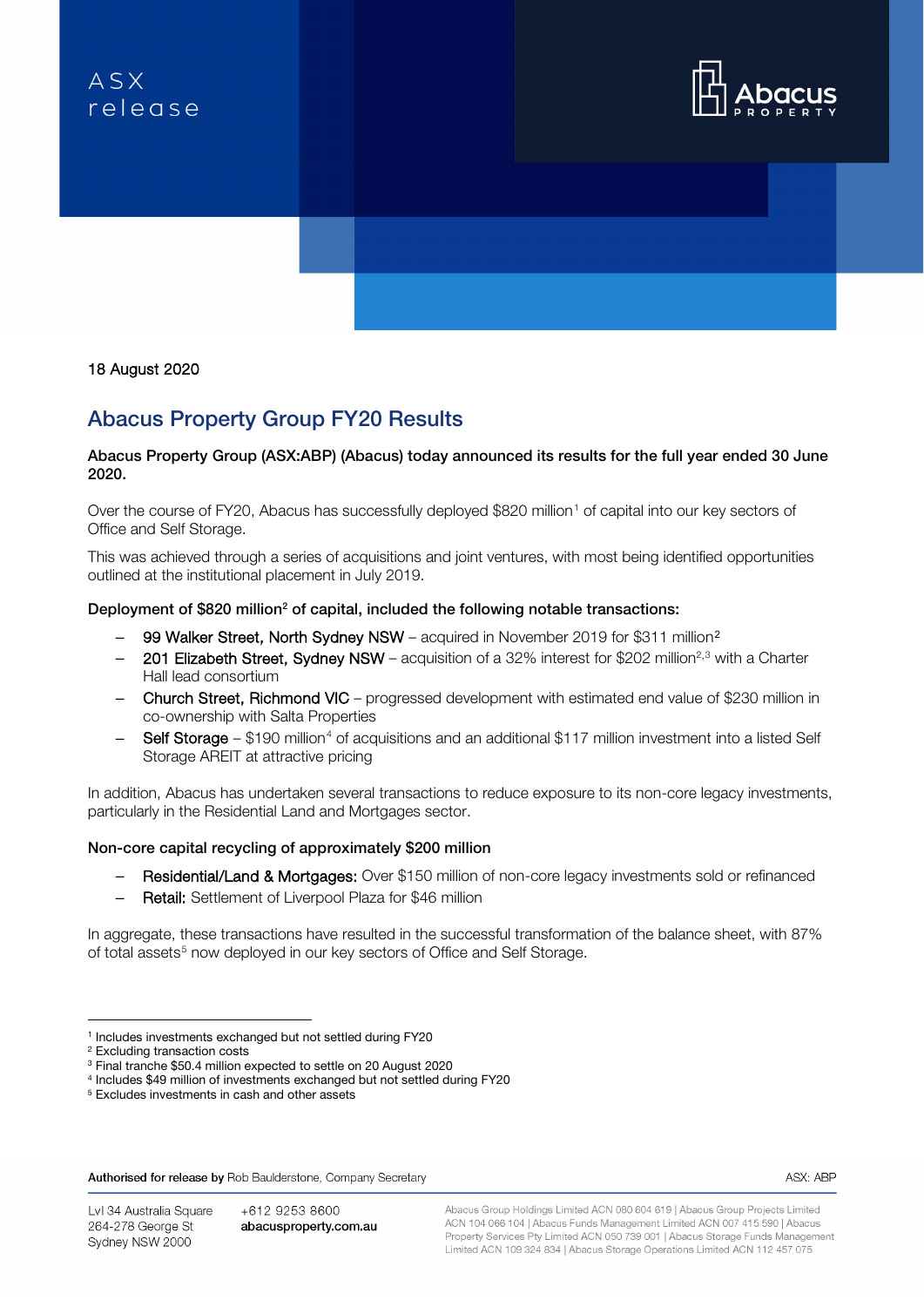

Abacus' Managing Director, Steven Sewell, commented "Following a pivotal year of capital deployment into our key sectors of Office and Self Storage, Abacus is positioned as a strong asset backed, annuity style investment house focused on the ownership and management of our assets. A combination of established and new collaborative joint ventures has created enduring investment opportunities and facilitated our capital recycling program."

"The emphasis of the Group is now on sustainable, active asset and development management of our investments. The calibre and dedication of our people, together with our market insight and repositioning capability are the key enablers of our strategy, seen as underpinning this result for the full year ended 30 June 2020, and over the long term."

"With continued emphasis and focus on collaboration with our asset and operating partners we strive to provide safe and secure environments for our people and customers given the evolving COVID-19 situation."

# Financial results

- Group statutory profit of \$84.7 million in FY20, down 58.2% from \$202.7 million in FY19
- Abacus Funds from Operations (FFO) of \$124.6 million, down 3.6% from \$129.2 million in FY19
- FFO per security of 19.38 cents, down 13% from 22.28 cents in FY19
- Distribution per security (DPS) of 18.50 cents, flat on FY19
- **Distribution payout ratio was 95% of FFO**
- Gearing at 26.5%, up 240 basis points on FY19
- Net tangible assets<sup>[6](#page-1-0)</sup> (NTA) per stapled security of \$3.32, down 0.3% on FY19

# COVID-19 response

In light of the COVID-19 pandemic, the focus for the team at Abacus has been on providing safe and healthy environments and supporting our people and customers. The prompt establishment of a centralised COVID Support team facilitated direct and timely communication with our customers.

We continue to navigate this evolving situation in collaboration with our asset and operating partners and customers. Abacus has not received any funds from the Australian Government's JobKeeper scheme.

# Office and Self Storage operating performance solid, especially in COVID-19 context

#### Commercial portfolio

- \$70.2 million FFO contribution, from owned Commercial portfolio valued at \$1.7 billion.
- Active leasing and asset management strategies delivered like for like Office rental growth of 2.3%. Fourth quarter rent collection was impacted by COVID-19. The Office portfolio was resilient with 90% of Q4 rents collected and \$1.7 million of waivers provided, and Retail also impacted with 49% of Q4 rents collected and \$0.7 million of waivers provided.
- Portfolio additions made during FY20 have enhanced portfolio quality and are expected to underpin long term stability of income.

#### Self Storage portfolio

- \$60.2 million FFO contribution, from Self Storage portfolio valued at \$1.2 billion, with the number of stores expanded to 81.
- Despite being impacted by the COVID-19 pandemic, RevPAM was flat across the Self Storage established<sup>[7](#page-1-1)</sup> portfolio over FY20, driven by quality of locations and operating platform strength.
- Strong passing yield of 6.2% on established portfolio valued at \$742 million.
- Multi-pronged growth strategy with over \$300 million of acquisitions<sup>[8](#page-1-2)</sup>, including a strategic investment in a listed Self Storage AREIT at attractive pricing.

<span id="page-1-0"></span><sup>6</sup> Includes right-of-use property assets and lease liabilities of \$2.3 million

<sup>7</sup> Established portfolio - 57 facilities traded since FY17

<span id="page-1-2"></span><span id="page-1-1"></span><sup>8</sup> Includes \$49 million of investments exchanged but not settled during FY20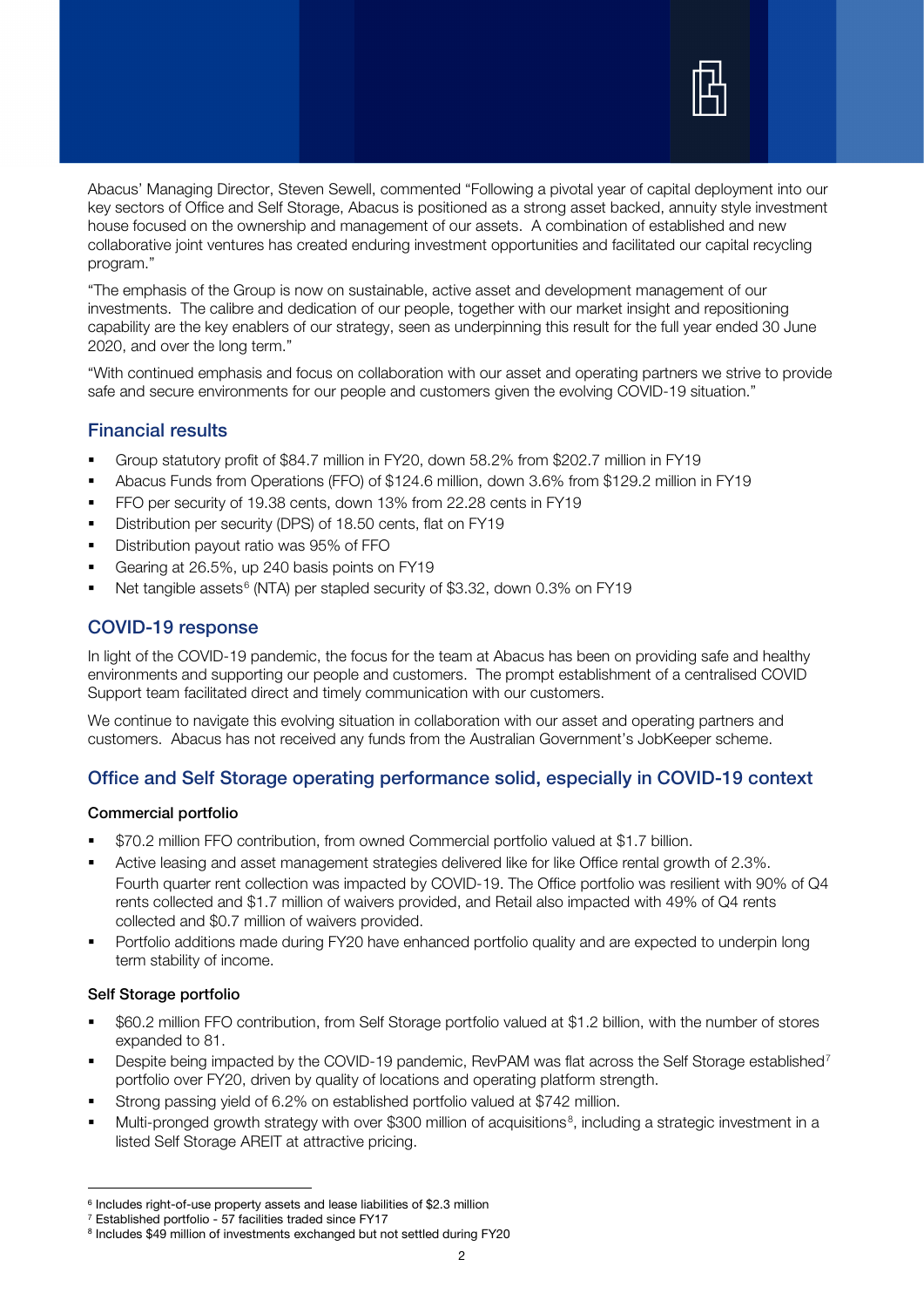

# Property valuations

Independent valuations were conducted over 54% of Commercial investment properties and 62% of Self Storage facilities during the year. The revaluation process for Abacus resulted in a net decrease in investment property values of \$41 million. The Self Storage portfolio recorded a gain of \$28 million or 2.8%, while the Commercial portfolio recorded a loss of \$6[9](#page-2-0) million or 4.1%<sup>9</sup>.

# Financial and capital management

Abacus' deployment of \$820 million of capital into our key sectors of Office and Self Storage during FY20 was funded via completion of a \$250 million institutional placement (July 2019), divestment of non-core assets and debt. Post balance date we increased our bank facility limit by \$247 million on terms below the current weighted average cost of debt.

Commenting on the Group's financial metrics, Abacus' Chief Financial Officer, Rob Baulderstone, noted "Over the course of FY20, Abacus has maintained a strong Balance Sheet with healthy levels of liquidity and gearing currently below our target gearing level."

#### Non-core and legacy investments update

The Group remains committed to substantially realising and repatriating the equity historically invested in Residential and Retail sectors and has made solid progress during FY20.

Our approach remains for legacy interests at Camellia and our remaining component of land at Riverlands in Milperra to continue value enhancement activity - including gazettal, planning approvals, sub-division, and aim for optimal market conditions in which to realise our equity over the medium to long term.

#### Sustainability focus embedded in our business operations

Sustainable practices and enhancements continue to be embedded into how we conduct business at Abacus. As part of our strategic repositioning, Abacus has made a considerable reinvestment in people, culture, processes, and systems. We actively explored improvements throughout FY20 and continue to implement a range of initiatives including: COVIDsafe work practices, ongoing solar feasibility assessments, evolution@abacus, process improvement and financial system upgrades, flexible working for all roles, promotion of Abacus' values and the promotion of diversity and inclusion in our work practices.

The Abacus Board refresh is complete with the appointment of Trent Alston during the year. The Abacus Board is proud to have gender equality with 50% female representation together with a diverse range of skills, expertise and backgrounds represented by our Non-Executive Director cohort.

# Summary and Outlook

Following the successful execution of a strategic repositioning, Abacus is now a strong asset backed, owner and manager with a focus on the Office and Self Storage sectors.

Abacus' Managing Director, Steven Sewell commented; "Acknowledging the uncertainty caused by the COVID-19 pandemic, Abacus remains positive on its differentiated AREIT positioning in the Office and Self Storage sectors. We expect active asset and development management together with responsive customer communication will deliver attractive risk adjusted returns for our stakeholders over the medium to long term."

"With 87% of total assets<sup>[10](#page-2-1)</sup> now deployed in Office and Self Storage investments, the size, nature and market positioning of these key sector investments will permit the Group to deliver recurring income and value creation."

Given the prevailing market conditions, the Abacus Board expects that the distribution for FY21 will reflect a payout ratio of between 85 – 95% of FFO.

<span id="page-2-1"></span><span id="page-2-0"></span><sup>&</sup>lt;sup>9</sup> Excluding acquisition costs, the loss was 2.7% <sup>10</sup> Excludes investments in cash and other assets